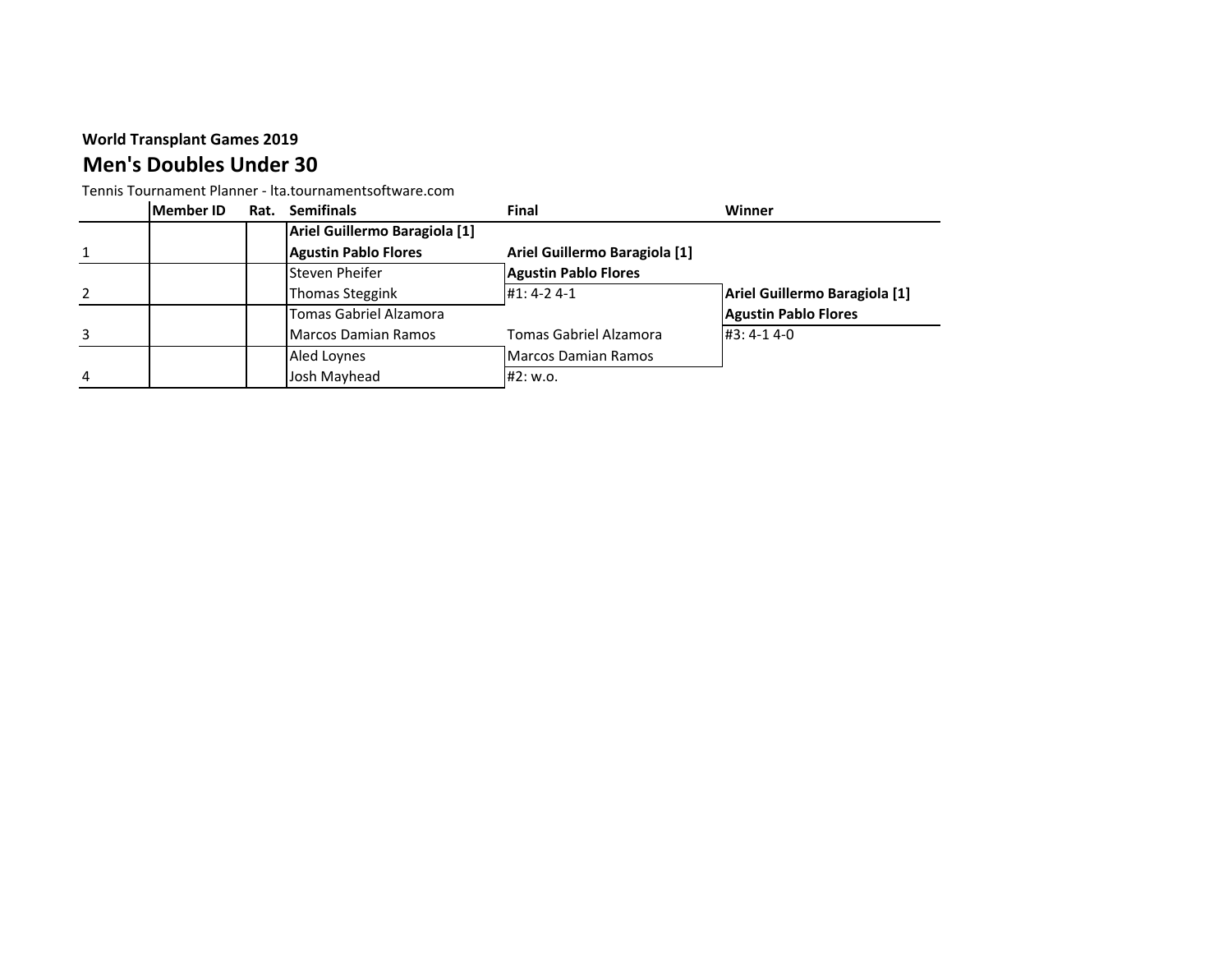# **Men's Doubles 30 - 49**

Tennis Tournament Planner - lta.tournamentsoftware.com

|                | <b>Member ID</b> | Rat. | Quarterfinals                   | <b>Semifinals</b>           | <b>Final</b>                | Winner                      |
|----------------|------------------|------|---------------------------------|-----------------------------|-----------------------------|-----------------------------|
|                |                  |      | Christos Liaskos [1]            |                             |                             |                             |
| $\mathbf{1}$   |                  |      | <b>Andrew Mcgarry</b>           | <b>Christos Liaskos [1]</b> |                             |                             |
|                |                  |      | <b>Andrew Hunter</b>            | <b>Andrew Mcgarry</b>       |                             |                             |
| $\overline{2}$ |                  |      | Paul Tucker                     | #1: 4-1 4-2                 | <b>Christos Liaskos [1]</b> |                             |
|                |                  |      | Lloyd Perry                     |                             | <b>Andrew Mcgarry</b>       |                             |
| $\mathbf{3}$   |                  |      | Dawid Van Den Berg              | Lloyd Perry                 | #5: 4-1 4-2                 |                             |
|                |                  |      | Stefan Bakker                   | Dawid Van Den Berg          |                             |                             |
| 4              |                  |      | Ivo Hougardy                    | #2: 4-1 4-2                 |                             | <b>Christos Liaskos [1]</b> |
|                |                  |      |                                 |                             |                             | <b>Andrew Mcgarry</b>       |
| 5 <sub>5</sub> |                  |      | Bye 3                           | Marcelo Gianesi             |                             | #7: 1-0 Ret.                |
|                |                  |      | Marcelo Gianesi                 | Fernando Miranda            |                             |                             |
| 6              |                  |      | Fernando Miranda                | #3:                         | Marcelo Gianesi             |                             |
|                |                  |      | <b>Patrick Gervais</b>          |                             | Fernando Miranda            |                             |
| 7              |                  |      | <b>Bourgeois Louis</b>          | <b>Patrick Gervais</b>      | #6: 4-1 3-4(4) [14-12]      |                             |
|                |                  |      | <b>Cristian Damian Goya [2]</b> | <b>Bourgeois Louis</b>      |                             |                             |
| 8              |                  |      | <b>Marcelo Roberto Silva</b>    | #4: 1-4 4-0 [10-4]          |                             |                             |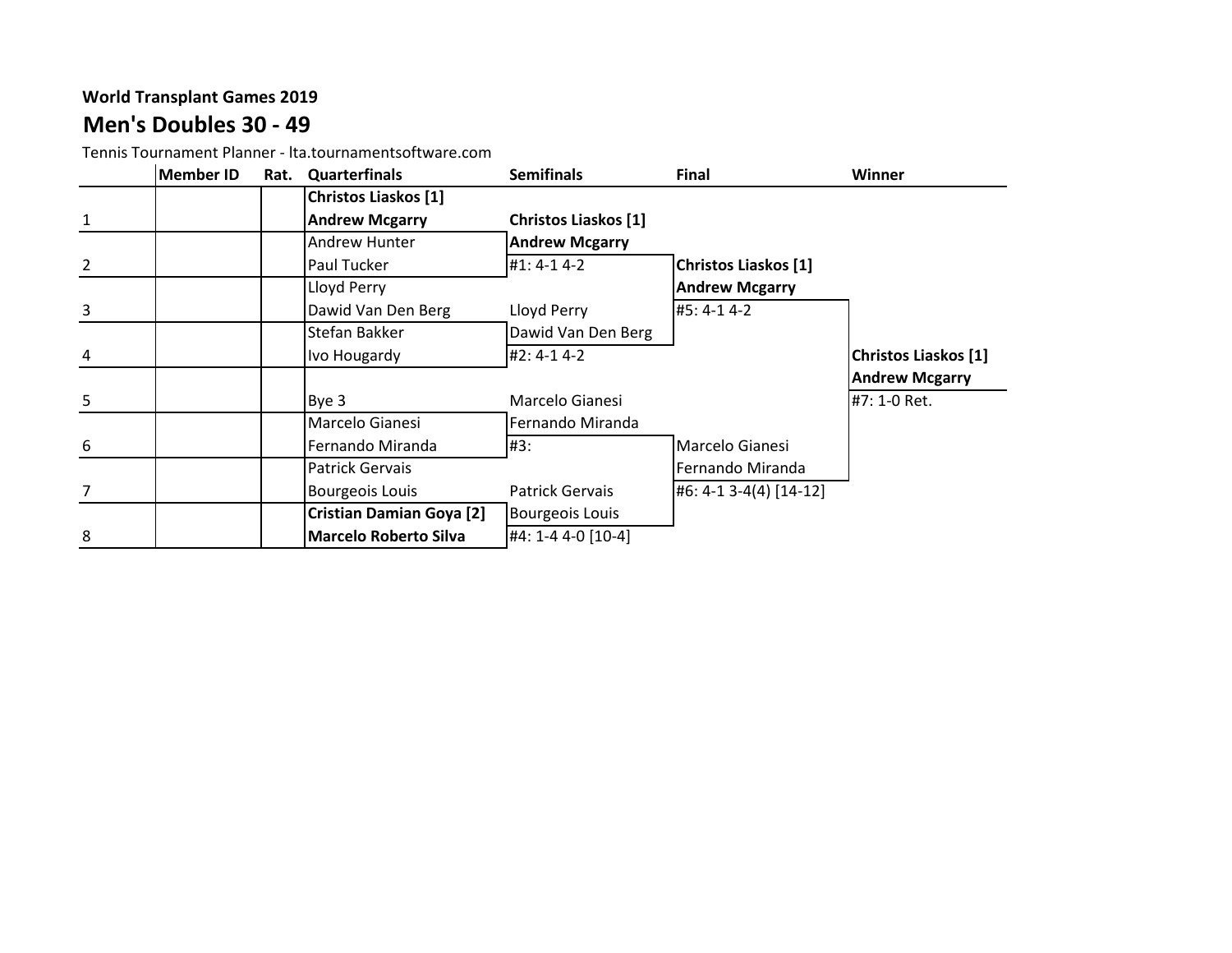#### **World Transplant Games 2019 Men's Doubles 50 and Over**

Tennis Tournament Planner - lta.tournamentsoftware.com

|                | <b>Member ID</b> | Rat. Round 1              | <b>Quarterfinals</b>      | <b>Semifinals</b>         | Final                  | Winner                |
|----------------|------------------|---------------------------|---------------------------|---------------------------|------------------------|-----------------------|
|                |                  | Edson Arakaki [1]         |                           |                           |                        |                       |
| $\mathbf{1}$   |                  | <b>Haroldo Costa</b>      | Edson Arakaki [1]         |                           |                        |                       |
|                |                  |                           | <b>Haroldo Costa</b>      |                           |                        |                       |
| $\overline{2}$ |                  | Bye 1                     | $#1$ :                    | Pater Dobos               |                        |                       |
|                |                  | Pater Dobos               |                           | Laszlo Hegyesi            |                        |                       |
| 3              |                  | Laszlo Hegyesi            | Pater Dobos               | #9: 4-3(1) 4-3(3)         |                        |                       |
|                |                  |                           | Laszlo Hegyesi            |                           |                        |                       |
| 4              |                  | Bye 8                     | #2:                       |                           | Lukasz Bojanowski [4]  |                       |
|                |                  | Lukasz Bojanowski [4]     |                           |                           | Piotr Chojnacki        |                       |
| 5              |                  | Piotr Chojnacki           | Lukasz Bojanowski [4]     |                           | #13:4-14-0             |                       |
|                |                  |                           | Piotr Chojnacki           |                           |                        |                       |
| 6              |                  | Bye 3                     | #3:                       | Lukasz Bojanowski [4]     |                        |                       |
|                |                  | <b>Rudolf Simon Dorst</b> |                           | Piotr Chojnacki           |                        |                       |
| $\overline{7}$ |                  | Jan Pulles                | <b>Rudolf Simon Dorst</b> | #10: 4-0 4-2              |                        |                       |
|                |                  |                           | Jan Pulles                |                           |                        |                       |
| 8              |                  | Bye 5                     | #4:                       |                           |                        | Lukasz Bojanowski [4] |
|                |                  | Michael Bradfield         |                           |                           |                        | Piotr Chojnacki       |
| 9              |                  | Gawie Marx                | Michael Bradfield         |                           |                        | #15: 4-1 4-1          |
|                |                  | William Edey              | <b>Gawie Marx</b>         |                           |                        |                       |
| 10             |                  | Ken Savage                | #5: w.o.                  | <b>Graeme Gunn [3]</b>    |                        |                       |
|                |                  |                           |                           | <b>David Jones</b>        |                        |                       |
| 11             |                  | Bye 4                     | Graeme Gunn [3]           | #11: 4-1 4-2              |                        |                       |
|                |                  | Graeme Gunn [3]           | <b>David Jones</b>        |                           |                        |                       |
| 12             |                  | <b>David Jones</b>        | #6:                       |                           | <b>Graeme Gunn [3]</b> |                       |
|                |                  |                           |                           |                           | <b>David Jones</b>     |                       |
| 13             |                  | Bye 7                     | <b>Oliver Hale</b>        |                           | #14: 0-4 4-3(4) [10-4] |                       |
|                |                  | <b>Oliver Hale</b>        | Ben Wilson                |                           |                        |                       |
| 14             |                  | Ben Wilson                | #7:                       | <b>Michael Grundy [2]</b> |                        |                       |
|                |                  |                           |                           | lan Tennant               |                        |                       |
| 15             |                  | Bye 2                     | <b>Michael Grundy [2]</b> | #12:4-14-0                |                        |                       |
|                |                  | Michael Grundy [2]        | lan Tennant               |                           |                        |                       |
| 16             |                  | lan Tennant               | #8:                       |                           |                        |                       |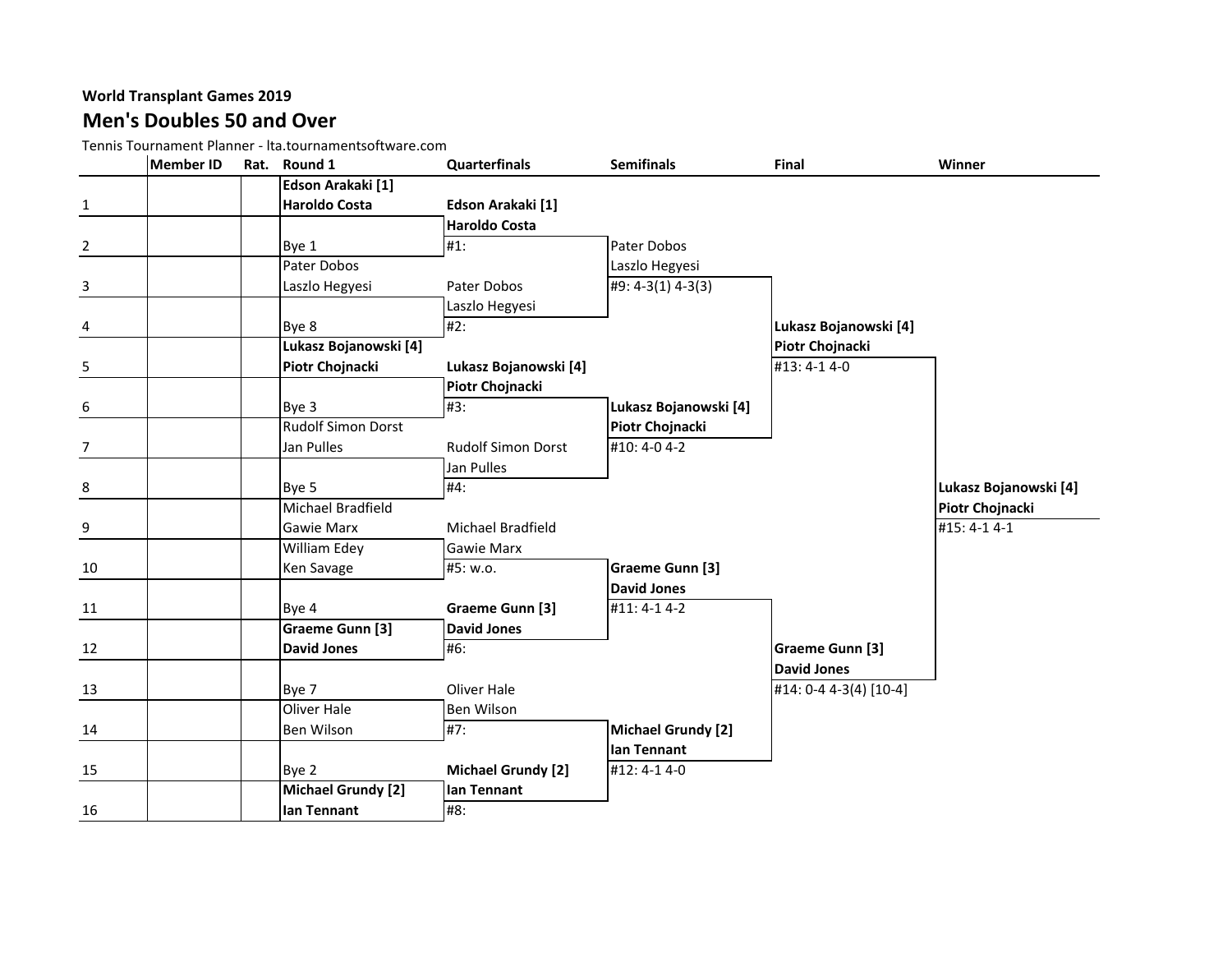# **Women's Doubles Under 30**

|                | <b>Member ID</b>         | Rat.           | Cnty           |                          |             | $\mathbf{2}$     | IЗ             | 4      |
|----------------|--------------------------|----------------|----------------|--------------------------|-------------|------------------|----------------|--------|
|                |                          |                |                | Carmen Almagro [1]       |             |                  |                |        |
| 1              |                          |                |                | <b>Ivett Jakab</b>       |             | #3: 1-4 1-4      | #5: 0-4 0-4    | #2: R1 |
|                |                          |                |                | <b>Flora King [2]</b>    |             |                  |                |        |
| $\overline{2}$ |                          |                |                | <b>Marina Lyons</b>      | #3:4-14-1   |                  | #1: 4-3(1) 4-2 | #6: R3 |
|                |                          |                |                | <b>Elke Bagus</b>        |             |                  |                |        |
| 3              |                          |                |                | Chantal Veronique Bausch | #5: 4-0 4-0 | $#1: 3-4(1) 2-4$ |                | #4: R2 |
|                |                          |                |                |                          |             |                  |                |        |
| 4              |                          |                |                | Bye                      | #2: R1      | #6: R3           | #4: R2         |        |
|                | <b>Standings</b>         | Wins           | PI.            | $S\%$                    | G%          |                  |                |        |
|                | Flora King               |                |                |                          |             |                  |                |        |
| $\mathbf{1}$   | Marina Lyons             | $\overline{2}$ | 2              | 100.00                   | 69.57       |                  |                |        |
|                | Elke Bagus               |                |                |                          |             |                  |                |        |
| $\overline{2}$ | Chantal Veronique Bausch | $\mathbf{1}$   | $\overline{2}$ | 50.00                    | 61.90       |                  |                |        |
|                | Carmen Almagro           |                |                |                          |             |                  |                |        |
| 3              | Ivett Jakab              | 0              | $\overline{2}$ | 0.00                     | 11.11       |                  |                |        |
| 4              |                          | 0              | $\mathbf 0$    | 0.00                     | 0.00        |                  |                |        |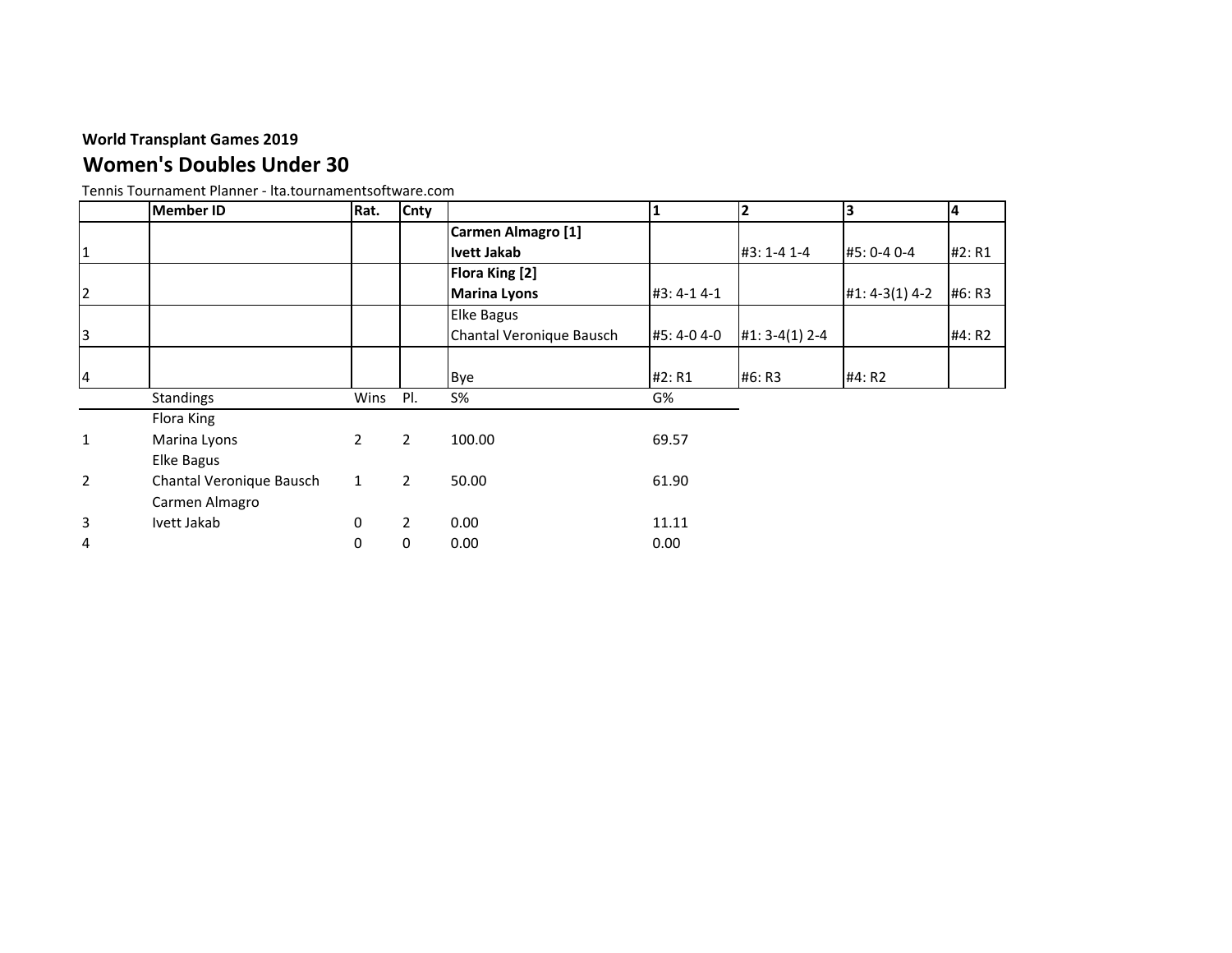1

 $\vert$ <sub>2</sub>

3

1

2

3

## **Women's Doubles 30 - 49**

|                | Tennis Tournament Planner - Ita.tournamentsoftware.com |                |                |                          |                       |                       |               |        |
|----------------|--------------------------------------------------------|----------------|----------------|--------------------------|-----------------------|-----------------------|---------------|--------|
|                | <b>Member ID</b>                                       | Rat.           | Cnty           |                          |                       |                       |               | 14     |
|                |                                                        |                |                | Marianne Basie-De-Fijter |                       |                       |               |        |
| 1              |                                                        |                |                | Rowena Bredschneijder    |                       | #3: 3-4(6) 4-1 [7-10] | #5: 4-1 4-2   | #2: R1 |
|                |                                                        |                |                | Rachel Eagleton          |                       |                       |               |        |
| $\overline{c}$ |                                                        |                |                | Sheila Gregan            | #3: 4-3(6) 1-4 [10-7] |                       | $#1: 4-2 4-2$ | #6: R3 |
|                |                                                        |                |                | Charlotte Eckstein       |                       |                       |               |        |
| 3              |                                                        |                |                | Monika Weidt             | #5: 1-4 2-4           | $#1: 2 - 4 2 - 4$     |               | #4: R2 |
|                |                                                        |                |                |                          |                       |                       |               |        |
| 4              |                                                        |                |                | Bye                      | #2: R1                | #6: R3                | #4: R2        |        |
|                | Standings                                              | Wins           | PI.            | $S\%$                    | G%                    |                       |               |        |
|                | Rachel Eagleton                                        |                |                |                          |                       |                       |               |        |
| 1              | Sheila Gregan                                          | $\overline{2}$ | $\overline{2}$ | 80.00                    | 56.00                 |                       |               |        |
|                | Marianne Basie-De-Fijter                               |                |                |                          |                       |                       |               |        |
| 2              | Rowena Bredschneijder                                  | $\mathbf{1}$   | $\overline{2}$ | 60.00                    | 62.50                 |                       |               |        |
|                | Charlotte Eckstein                                     |                |                |                          |                       |                       |               |        |
| 3              | Monika Weidt                                           | $\mathbf{0}$   |                | 0.00                     | 30.43                 |                       |               |        |
|                |                                                        |                |                |                          |                       |                       |               |        |

Tennis Tournament Planner - lta.tournamentsoftware.com

4 0 0 0.00 0.00 0.00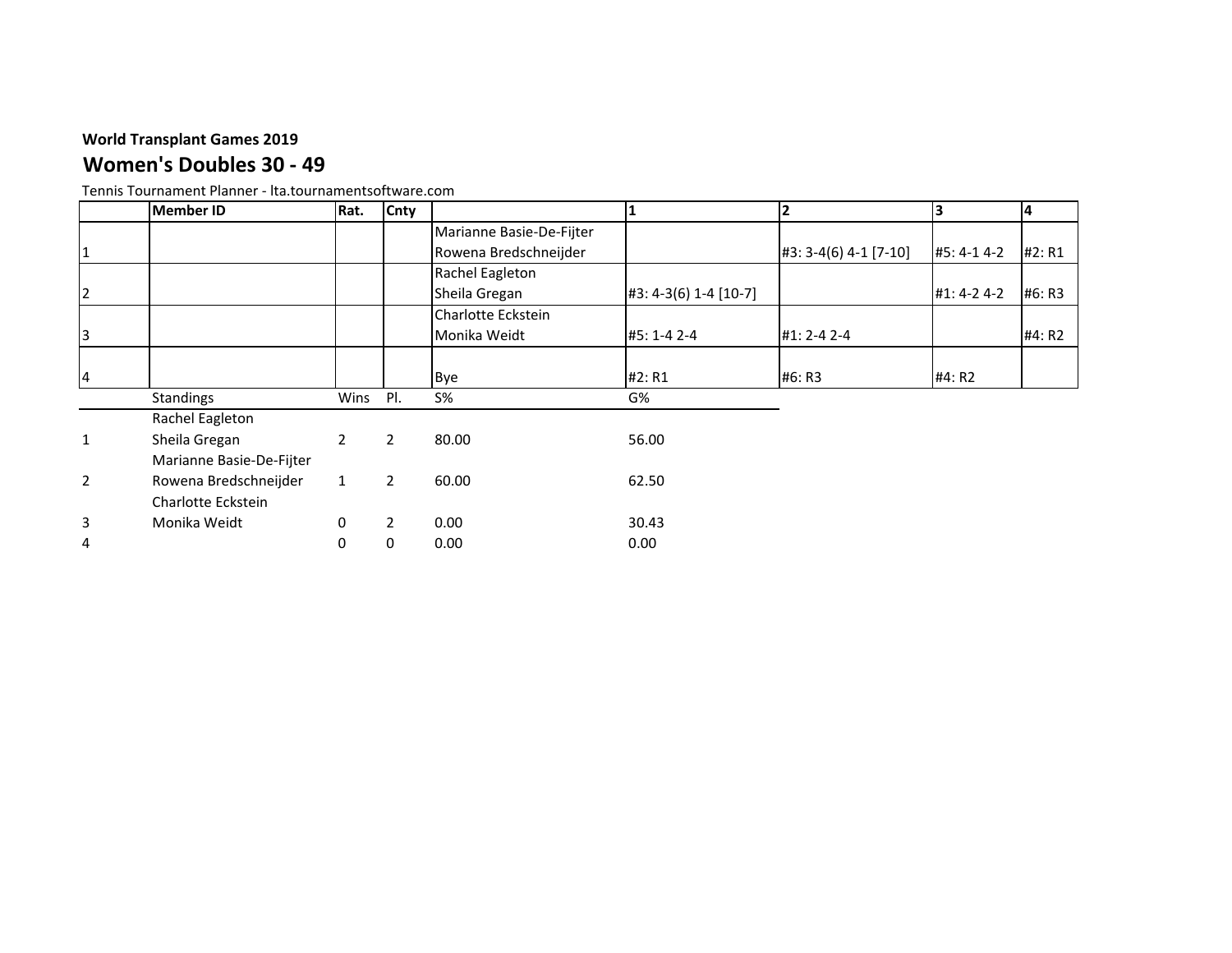## **Women's Doubles 50 and Over**

Tennis Tournament Planner - lta.tournamentsoftware.com

|   | <b>Member ID</b> | Rat. Semifinals        | Final              | Winner             |
|---|------------------|------------------------|--------------------|--------------------|
|   |                  | Jane Hampson [1]       |                    |                    |
|   |                  | <b>Nancy Smith</b>     | Jane Hampson [1]   |                    |
|   |                  | Judit Dobos            | <b>Nancy Smith</b> |                    |
|   |                  | Judit Jeszenkovits     | #1:4-04-0          | Nora Simpson [2]   |
|   |                  | Maria Margarita Burgos |                    | <b>Lynn Walton</b> |
|   |                  | Victoria Maier         | Nora Simpson [2]   | $#3: 4-1 4-3(3)$   |
|   |                  | Nora Simpson [2]       | <b>Lynn Walton</b> |                    |
| 4 |                  | <b>Lynn Walton</b>     | #2:4-04-0          |                    |